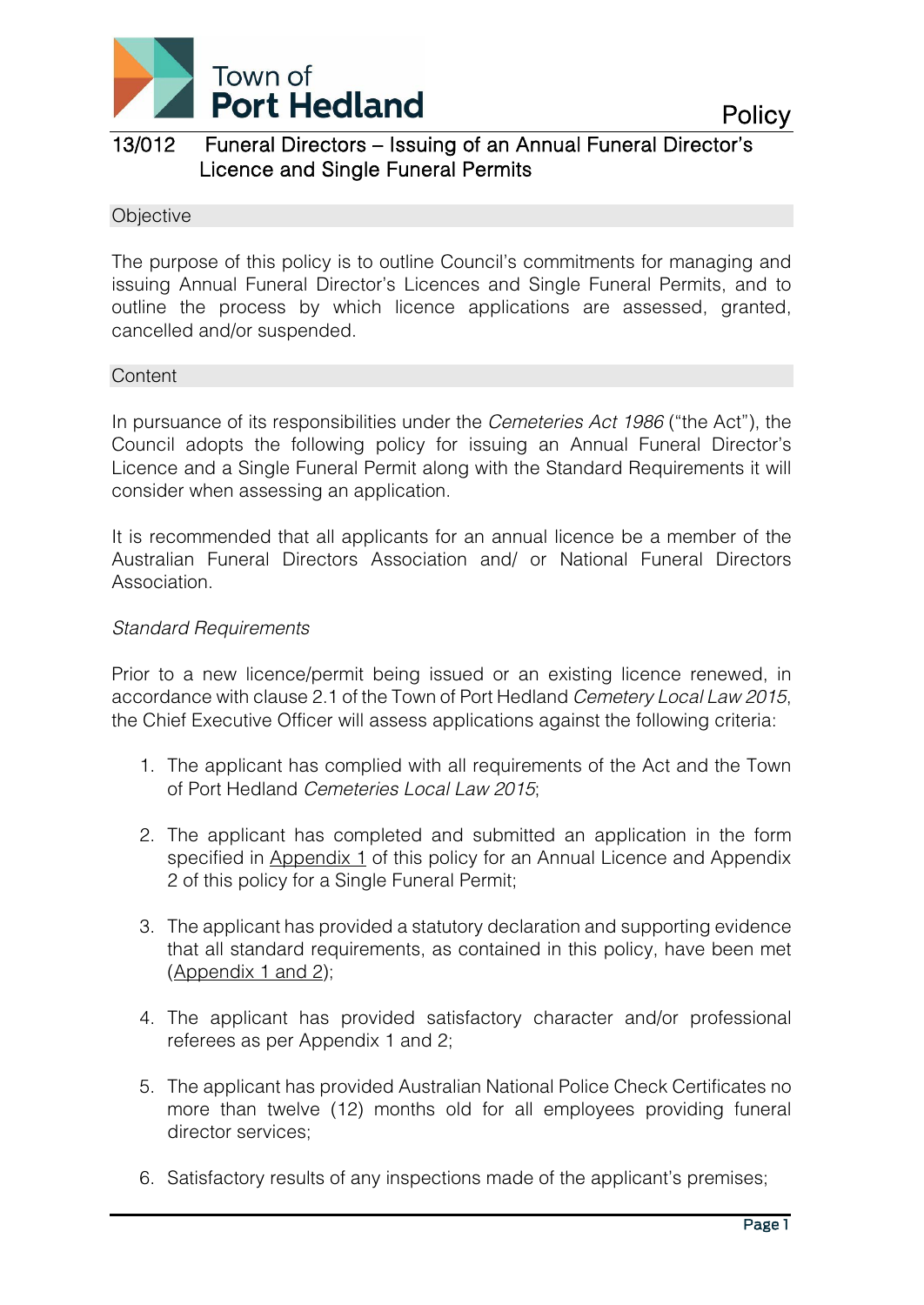- 7. The applicant must have a transfer vehicle suitable for the proper and dignified transportation of human remains. That vehicle must have; an efficiently operating roller device and coffin clamping facility, blinds, treated windows, curtains or other screening to ensure vision into the body storage area is blocked from all external angles;
- 8. The applicant must provide a commitment to the use of proper and dignified means of transport for when it is necessary to transport human remains outside the boundaries of the Town;
- 9. The applicant must have a dignified viewing area available for public access;
- 10.The applicant must have appropriate office space and/or suitable space available in which to make funeral arrangements;
- 11.The applicant must have access to facilities appropriate for the purposes of the proper care and treatment of human remains, including:
	- (a) Refrigerated body storage facilities;
	- (b) Body preparation facilities including:
		- A ready supply of hot and cold running water;
		- Easily cleansed surfaces;
		- Ventilation;
		- Waste disposal;
		- Lighting;
		- Basic mortuary equipment;
	- (c) Hygienic environment; and
	- (d) Safe and dignified equipment
- 12.The applicant shall provide satisfactory evidence from relevant authorities, certifying that all facilities, premises and equipment conform to appropriate Public Health authority requirements;
- 13. Applicants for an Annual Licence shall provide a satisfactory audited set of financial accounts;
- 14.The applicant shall provide satisfactory evidence that they, their employees and agents will conform with the provisions of the Metropolitan Cemeteries Board of WA Code of Conduct. *https://www.mcb.wa.gov.au/planningahead/choosing-a-funeral-director/funeral-director-licence-code-ofconduct*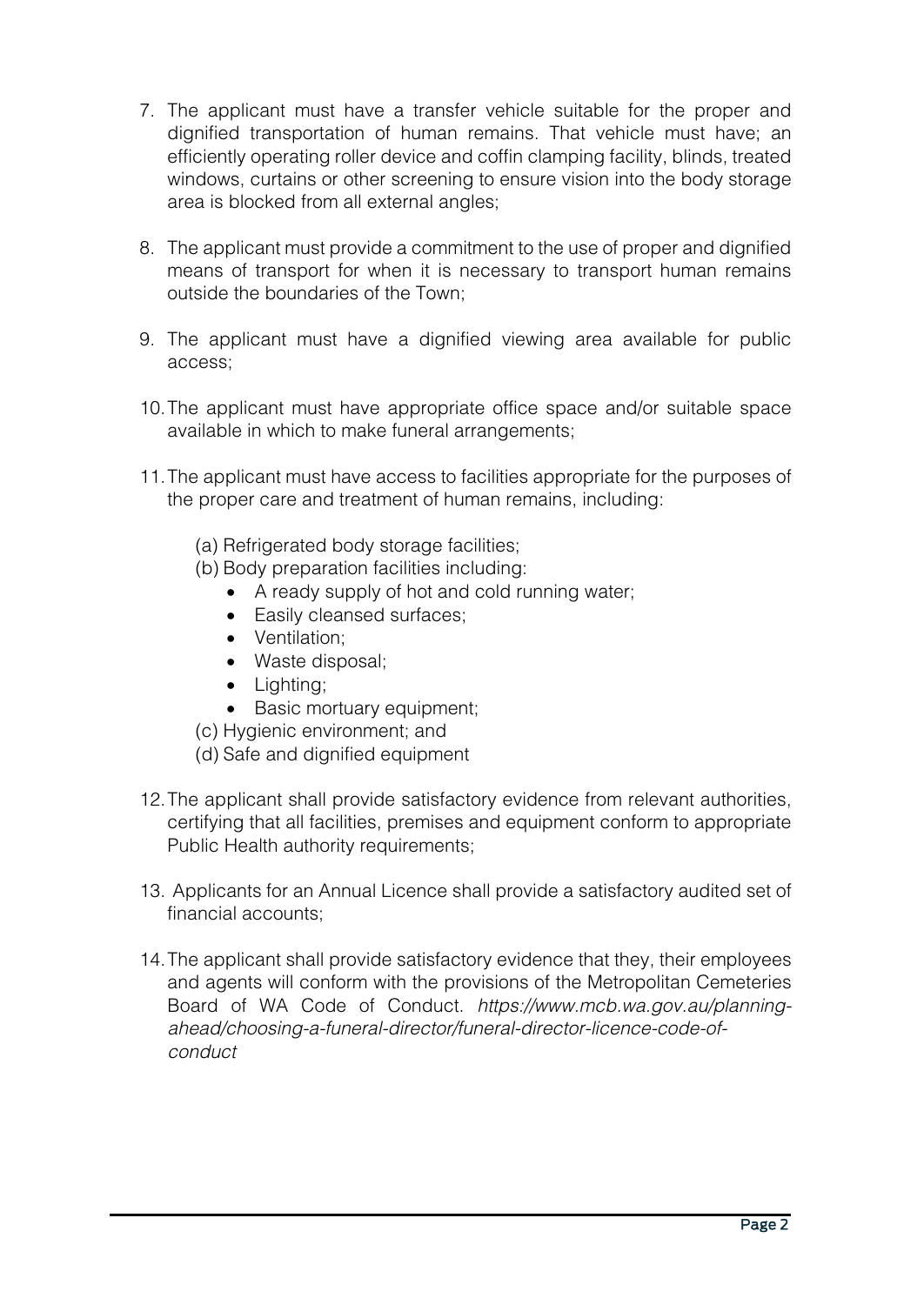#### *Cancellation or suspension of an annual funeral director's licence*

- 1. The Town may cancel or suspend an annual funeral director's licence in accordance with section 18(1) of the Act.
- 2. Under section 18(1)(d) of the Act the Town may by notice in writing delivered to the holder of a licence, cancel or suspend the licence if it is no longer satisfied in relation to the holder of the licence of the matters referred to in section 17(2) being that the licence holder:
	- (a) is of good repute and is fit to hold a funeral director's licence; and
	- (b) has suitable facilities and equipment for handling and storing dead bodies and conducting funerals.
- 3. Without limiting the Town's discretion under section 18(1), the Town will have regard to the following criteria for the purposes of sections 18(1)(d) and 17(2)(a) in determining whether the licence holder remains of good repute and is fit to hold a funeral director's licence:
	- (a) whether the licence holder has breached any condition of the licence and whether any such breach has been rectified;
	- (b) whether any written complaints have been received by the Town in relation to the licence holder and whether the response of the licence holder to such complaint(s) was satisfactory;
	- (c) whether the licence holder has committed any breach of the licence holder's Code of Conduct and whether any such breach has been rectified;
	- (d) whether the licence holder has ceased to be a member of either the Australian Funeral Directors Association or the National Funeral Directors Association;
	- (e) whether the licence holder has failed to comply with any professional or ethical standard of the Australian Funeral Directors Association or the National Funeral Directors Association;
	- (f) whether the licence holder has failed to comply with any provision of the Act, the *Cremation Act 1929* or the Town of Port Hedland's *Cemeteries Local Law 2015*;
	- (g) whether the licence holder has become bankrupt or financially insolvent;
	- (h) whether the conduct of the licence holder or any employee of the holder in directing or attempting to direct a funeral within a cemetery or in undertaking any other activity ancillary or incidental to a funeral was in the opinion of the Town inappropriate or unbecoming; or
	- (i) any other consideration relevant in the Town's opinion to determining whether the licence holder remains of good repute and fit to hold a funeral director's licence.
- 4. Without limiting the Town's discretion under section 18(1), the Town will have regard to the following criteria for the purposes of sections 18(1)(d) and 17(2)(b)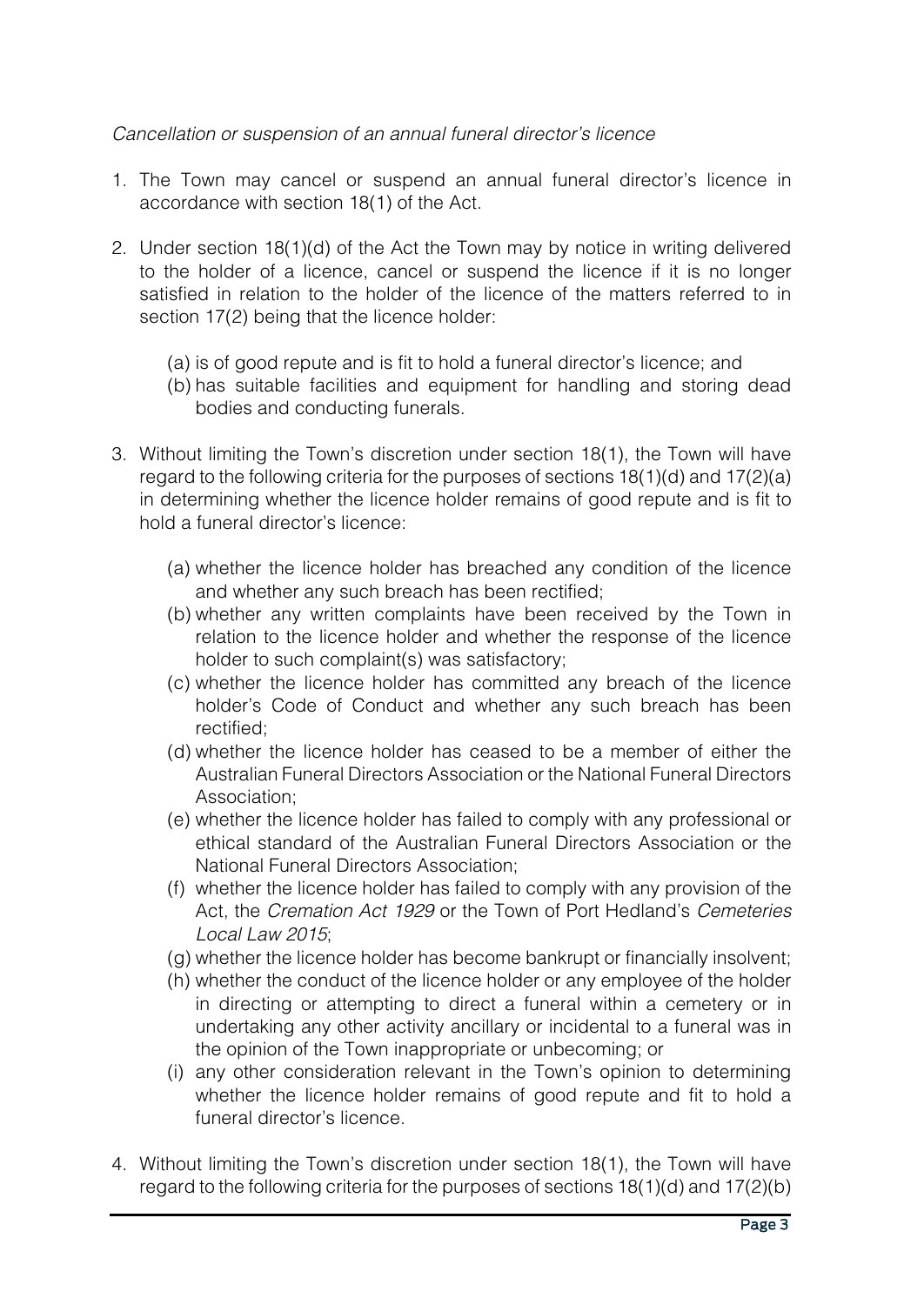in determining whether the annual licence holder continues to have suitable facilities and equipment for handling and storing dead bodies and conducting funerals:

- (a) the results of any inspections made of the licence holder's premises;
- (b) whether the licence holder continues to comply with paragraphs 9, 10, 11, 12, 13, and 14 of the Standard Requirements set out in this Policy;
- (c) whether the licence holder has at any time failed to utilise suitable facilities or equipment in the handling, transport and storage of dead bodies and conducting funerals;
- (d) whether any facilities, premises or equipment has failed at any time to conform with any public health or local government authority requirements;
- (e) whether any complaints have been made to the Town or the licence holder in relation to the facilities, premises or equipment of the licence holder and whether the response of the licence holder to such complaint(s) was satisfactory; or
- (f) any other consideration relevant in the Town's opinion to determining whether the licence holder continues to have suitable facilities and equipment for handling and storing dead bodies and conducting funerals.

**Definitions** 

'Council' refers to the Town of Port Hedland.

'Funeral' means a ceremony or service held after a person's death, including the person's burial or cremation.

'Satisfactory' means meeting the reasonable discretion of the Chief Executive Officer of the Town of Port Hedland.

| Relevant legislation | Cemeteries Act 1986        |
|----------------------|----------------------------|
|                      | <b>Cremations Act 1929</b> |
|                      | Cemeteries Local Law 2015  |
| Delegated authority  |                            |
| <b>Business unit</b> | Governance                 |
| Directorate          | Corporate Services         |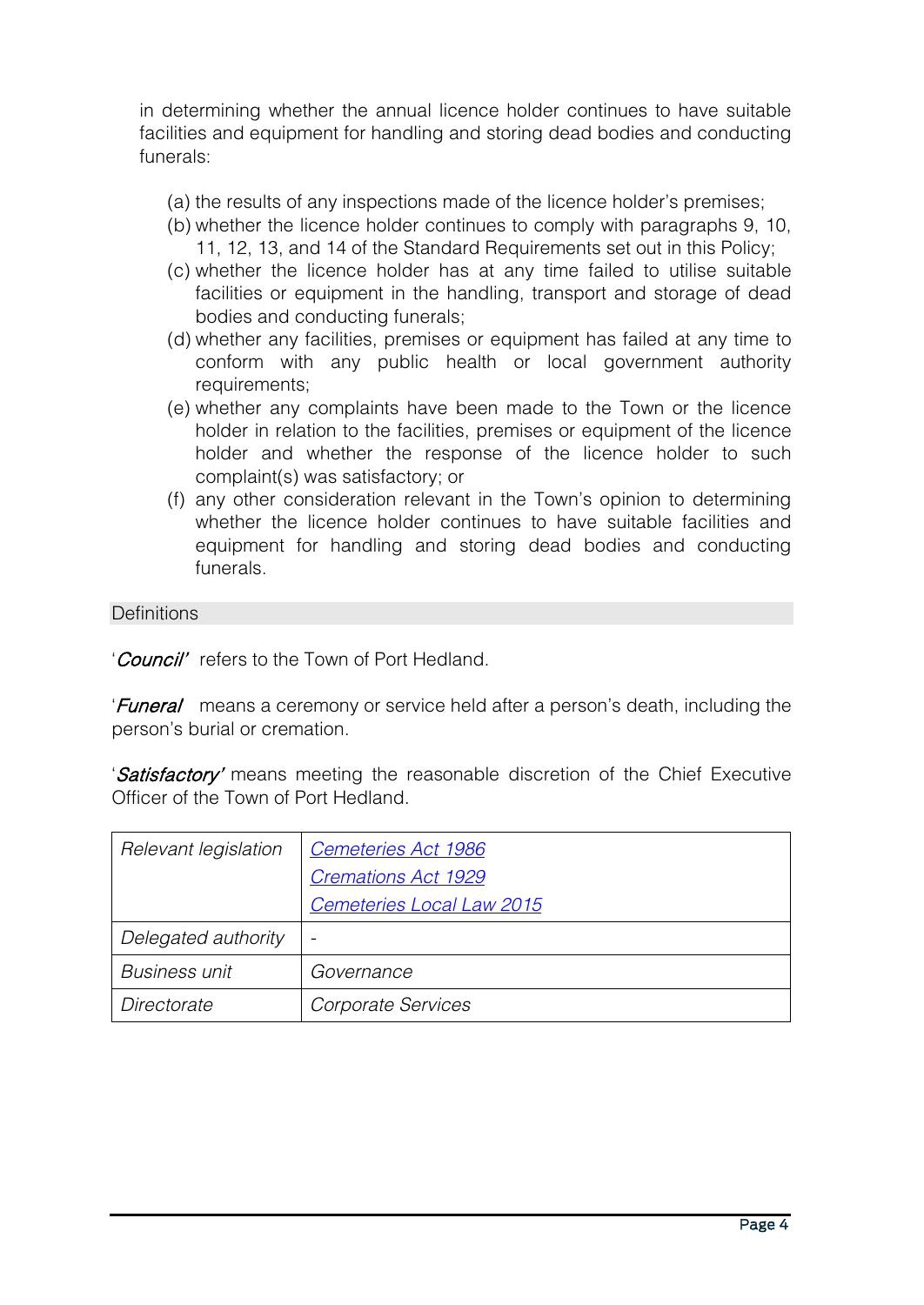| Governance to complete this section |                 |                |                   |
|-------------------------------------|-----------------|----------------|-------------------|
| <b>Version Control</b>              | Version No.     | Resolution No. | Adoption date     |
|                                     | VO <sub>1</sub> |                | 25 September 2005 |
|                                     | V02             |                | 25 January 2006   |
|                                     | VO3             | CM202021/018   | 26 August 2020    |
|                                     | VO4             | CM202021/152   | 28 April 2021     |
|                                     | VO <sub>5</sub> | CM202122/095   | 15 December 2021  |
| Review frequency                    | 2 Yearly        |                |                   |

*Document Control Statement – The electronic reference copy of this Policy is maintained by the Governance Team. Any printed copy may not be up to date and you are advised to check the electronic copy at <http://www.porthedland.wa.gov.au/documents/public-documents/policies> to ensure that you have the current version. Alternatively, you may contact the Governance Team.*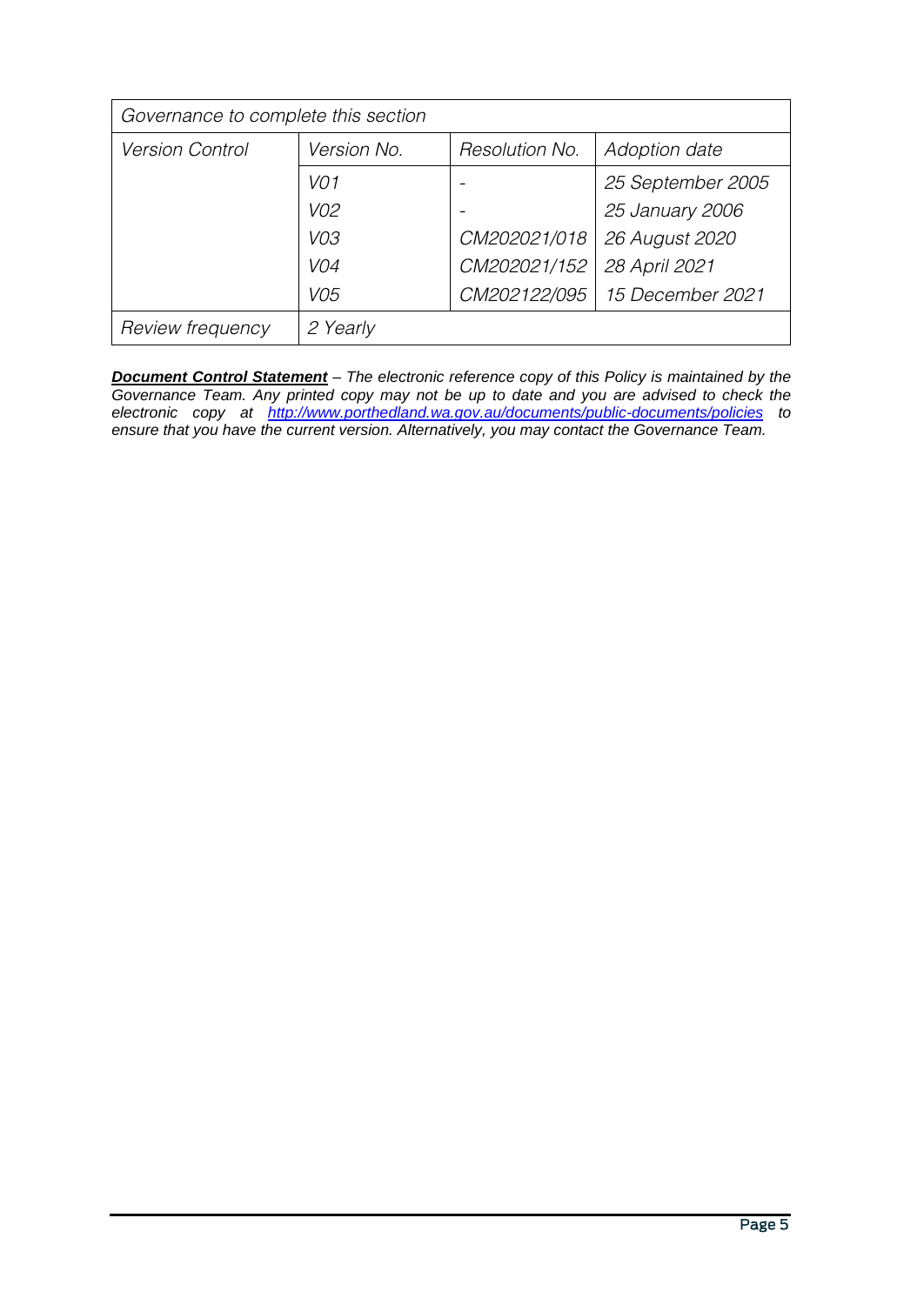**Application for Annual Funeral** Director's Licence

Cemeteries Act 1986<br>Town of Port Hedland Cemetery Local Law 2015





### APPENDIX 1

֚֬

### 1. APPLICANT

| Title:                           | $\Box$ Mr $\Box$ Mrs $\Box$ Ms $\Box$ Dr |
|----------------------------------|------------------------------------------|
| Surname:                         |                                          |
| First name:                      |                                          |
| <b>Trading Name of Business:</b> |                                          |
| Business Address(es):            |                                          |
| Postal Address:                  |                                          |
| Work Phone:                      |                                          |
| Email                            |                                          |
| Mobile Phone:                    |                                          |
| Home Phone:                      |                                          |

### 2. SPECIFIC FUNERAL DIRECTOR INFORMATION:

| For Annual Period:                                              | From: | To:         |             |       |
|-----------------------------------------------------------------|-------|-------------|-------------|-------|
| Number of years Applicant has held a Funeral Directors Licence: |       |             |             | Years |
| Have you been convicted of any offence, anywhere?               |       |             | $\Box Y$ es | INn   |
| If 'yes' provide details:                                       |       |             |             |       |
|                                                                 |       |             |             |       |
| Have you ever been declared bankrupt or placed in receivership? |       | $\Box Y$ es | NN          |       |
| If 'yes' provide details:                                       |       |             |             |       |
|                                                                 |       |             |             |       |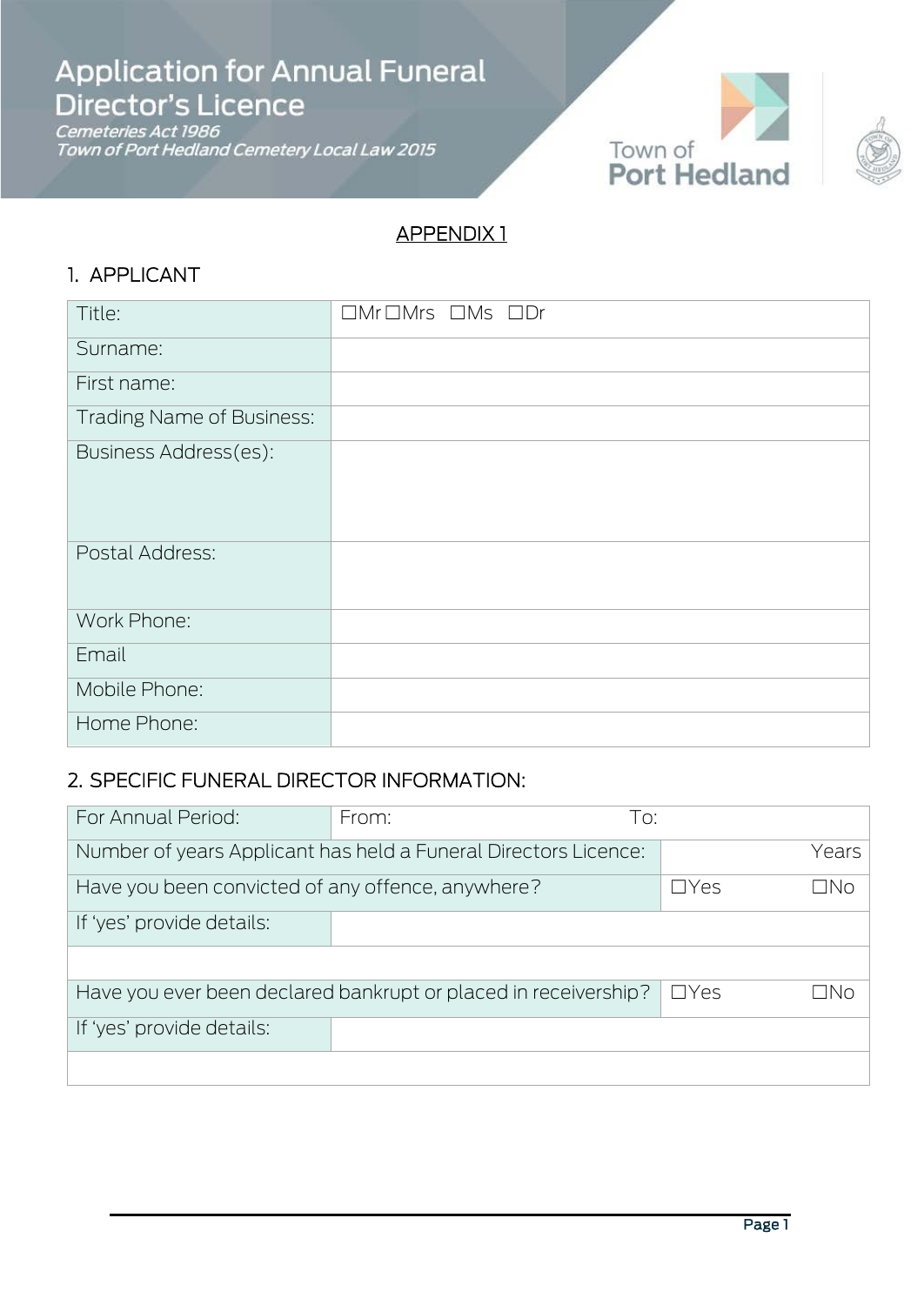## **Application for Annual Funeral** Director's Licence

Cemeteries Act 1986 Town of Port Hedland Cemetery Local Law 2015





### 3. BUSINESS INFORMATION:

| <b>COMPANIES:</b>           |                                      |  |  |
|-----------------------------|--------------------------------------|--|--|
| Full Name and Addresses of: |                                      |  |  |
| Director/s:                 |                                      |  |  |
|                             |                                      |  |  |
| Manager/s:                  |                                      |  |  |
|                             |                                      |  |  |
| Registered Office:          |                                      |  |  |
|                             |                                      |  |  |
| <b>PARTNERSHIPS:</b>        |                                      |  |  |
|                             | Full Name and Addresses of Partners: |  |  |
|                             |                                      |  |  |

### 4. APPLICATION:

I hereby apply to the Town of Port Hedland for a funeral director's licence in accordance with the *Cemeteries Act 1986*, Town of Port Hedland *Cemetery Local Law 2015* and Policy 13/012 Funeral Directors – Issuing of an Annual Funeral Director's Licence and Single Funeral Permits and acknowledge that my application may be refused or my licence may be suspended or cancelled by the Town if the Town is no longer satisfied that I am of good repute and fit to hold a funeral director's licence; or that my facilities and equipment for handling and storing dead bodies and conducting funerals are no longer suitable.

### Full Name and Capacity of Person Completing this Application:

| Full Name (Print):   |  |
|----------------------|--|
| Position Title:      |  |
| Applicant signature: |  |
| Date (DD/MM/YY):     |  |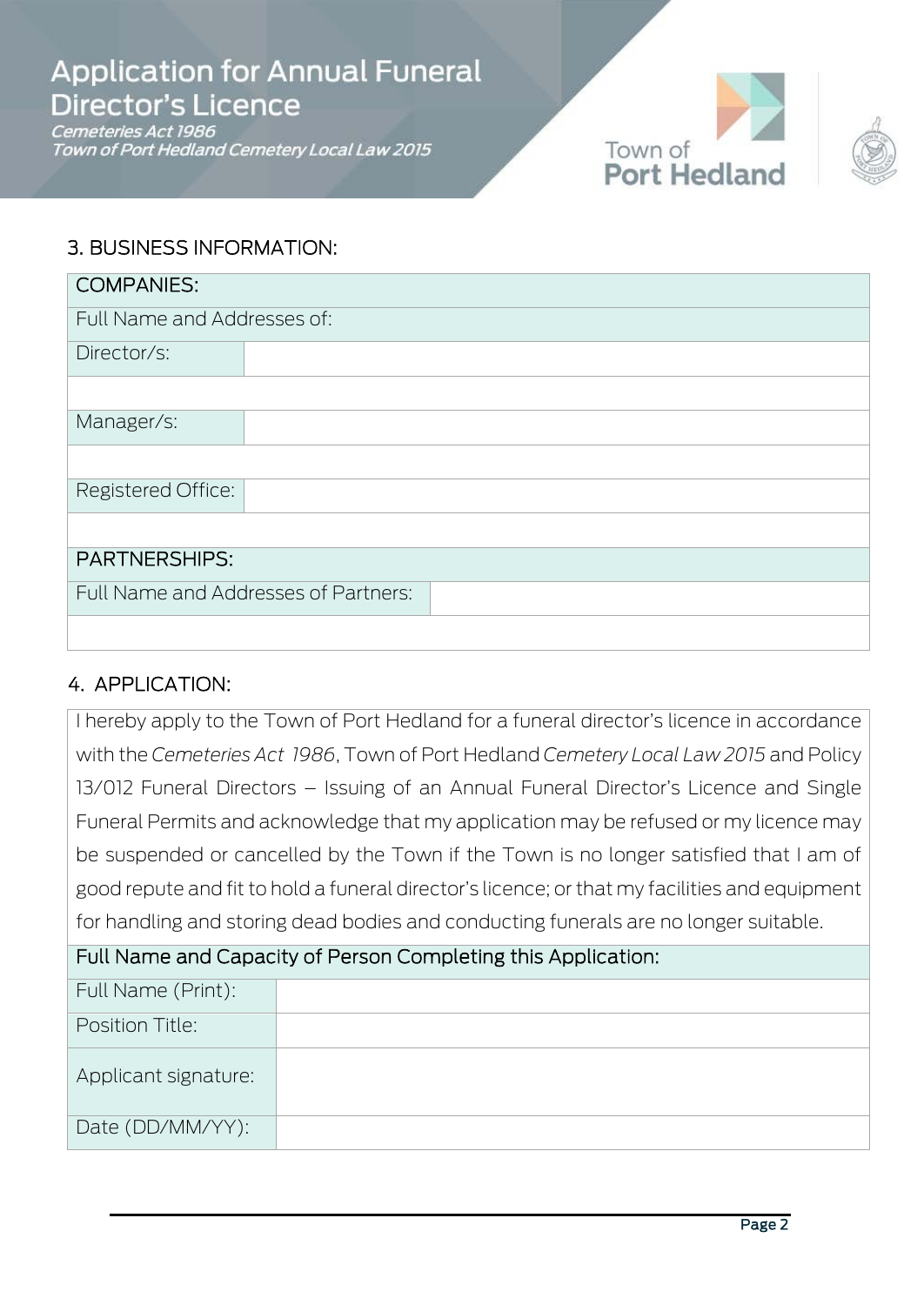### 5. OFFICE USE ONLY:

| Received on:         | Referred to CEO:       |  |
|----------------------|------------------------|--|
| Approved on:         | Licence Issued on:     |  |
| Licence Fee Paid on: | <b>Receipt Number:</b> |  |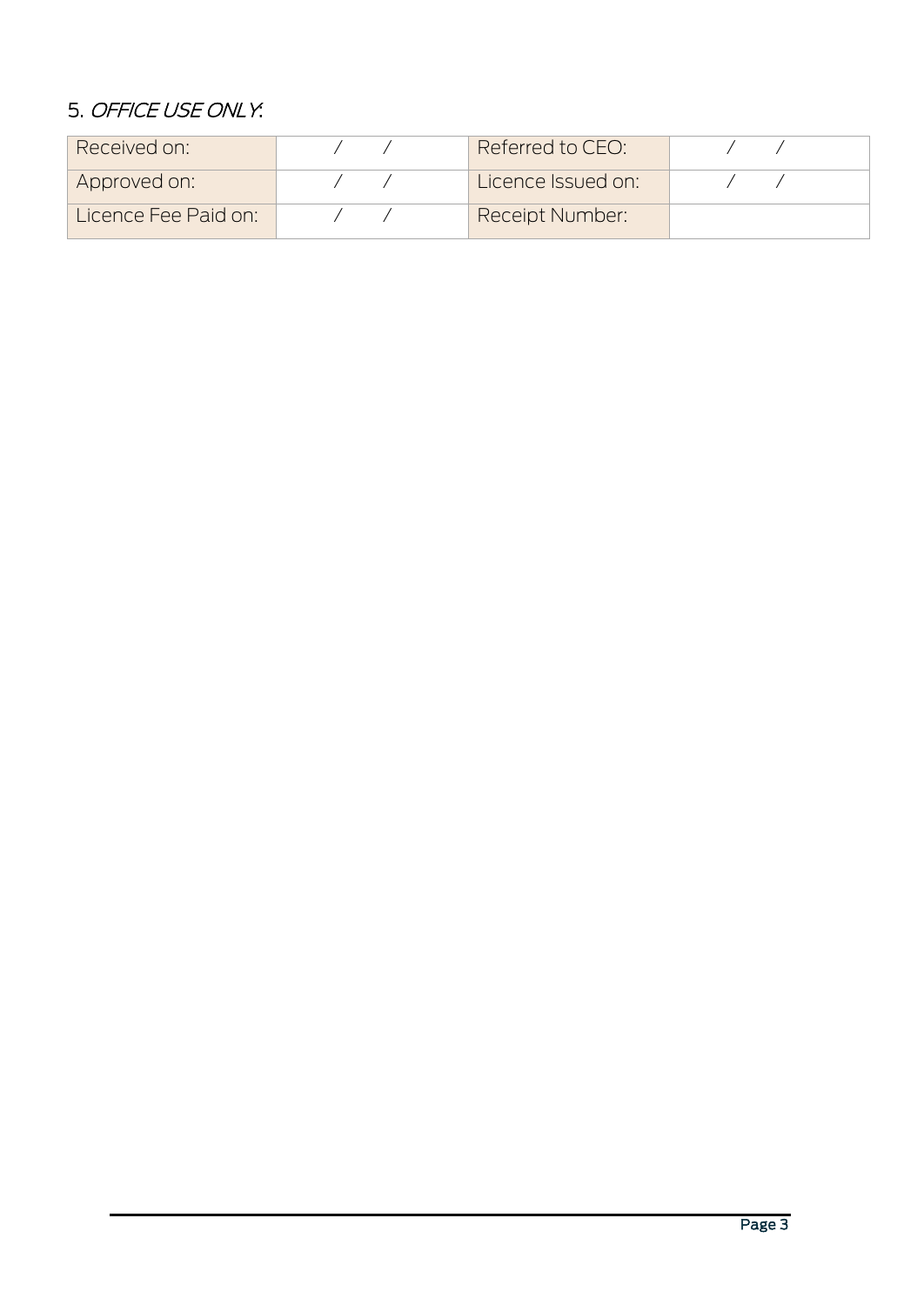# **Application for Single** Funeral Permit

Cemeteries Act 1986<br>Town of Port Hedland Cemetery Local Law 2015





### APPENDIX 2

I

*This permit is for one burial only.*

*Permit applications must be received at least 48 hours prior to the preferred day of the funeral Permit applications without attached supporting documentation will not be accepted. Applications must align with the Town of Port Hedland Policy 13/012 Funeral Directors*– *Issuing of an Annual Funeral Director's Licence and Single Funeral Permits*

### 1. DECEASED DETAILS

| Title:          | $\Box$ Mr $\Box$ Mrs $\Box$ Ms $\Box$ Dr |
|-----------------|------------------------------------------|
| Surname:        |                                          |
| First name:     |                                          |
| Alias:          |                                          |
| Address:        |                                          |
| Place of Birth: |                                          |
| Date of Birth:  |                                          |
| Place of Death: |                                          |
| Date of Death:  |                                          |
| Age:            |                                          |
| Gender:         | $\Box$ Male $\Box$ Female                |
| Occupation:     |                                          |
| Religion:       |                                          |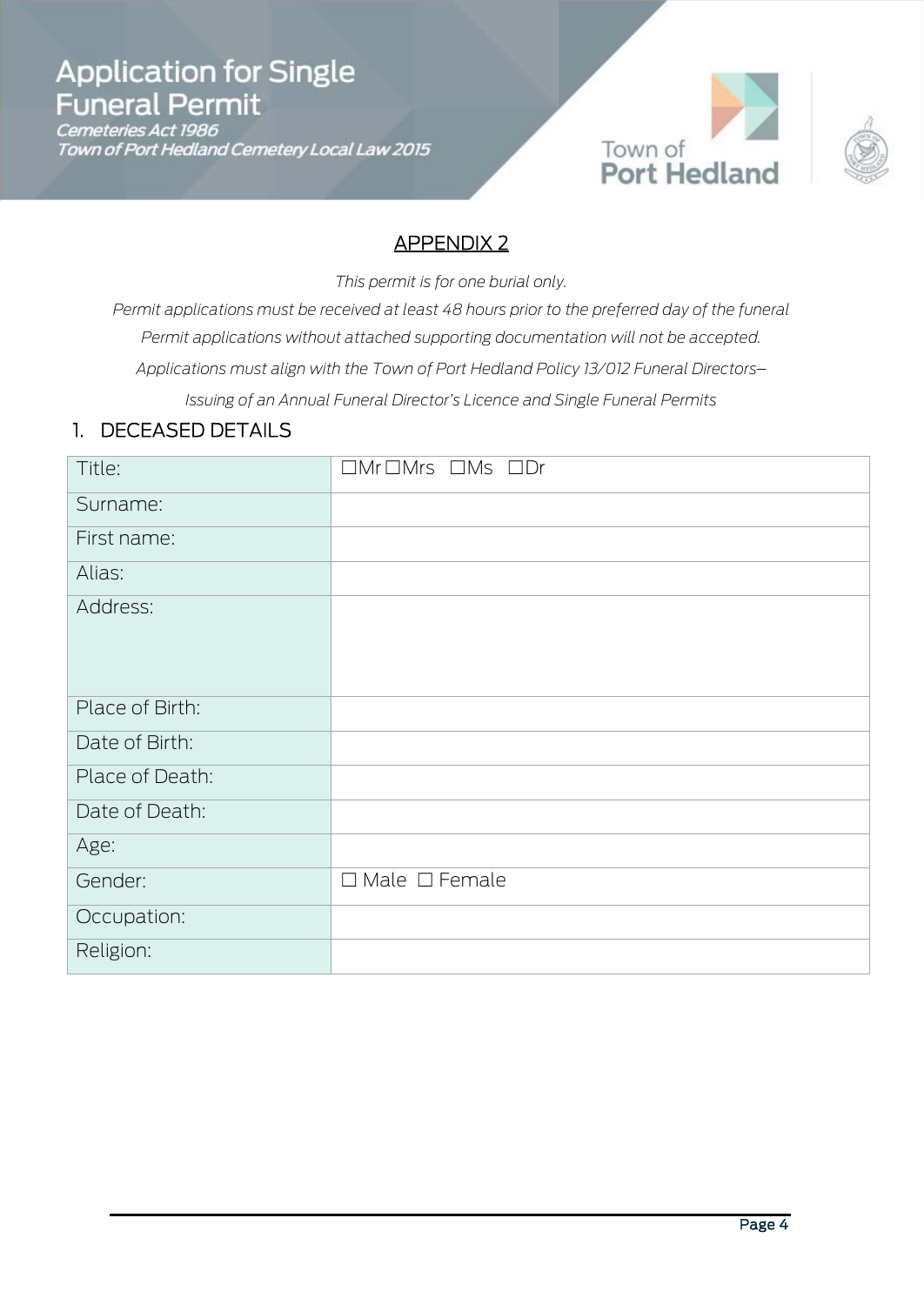# **Application for Single Funeral Permit**

Connection Contract Control<br>Cemeteries Act 1986<br>Town of Port Hedland Cemetery Local Law 2015





### 2. BURIAL DETAILS

| <b>Burial Date:</b>          |                                           |
|------------------------------|-------------------------------------------|
| <b>Burial Time:</b>          |                                           |
| Cemetery:                    |                                           |
| Section:                     |                                           |
| Width of Coffin:             |                                           |
| Length of Coffin:            |                                           |
| Double Depth Required?       | $\Box$ Yes $\Box$ No                      |
| Size of Ground:              |                                           |
| Backfill to be completed by: | $\Box$ Town of Port Hedland $\Box$ Family |

### 3. APPLICANTS DETAILS

| Title:                    | $\Box$ Mr $\Box$ Mrs $\Box$ Ms $\Box$ Dr |
|---------------------------|------------------------------------------|
| Surname:                  |                                          |
| First name:               |                                          |
| Relationship to Deceased: |                                          |
| Address:                  |                                          |
| Postal Address:           |                                          |
| Phone:                    |                                          |
| Mobile:                   |                                          |
| Email:                    |                                          |
| Signature:                |                                          |
| Date:                     |                                          |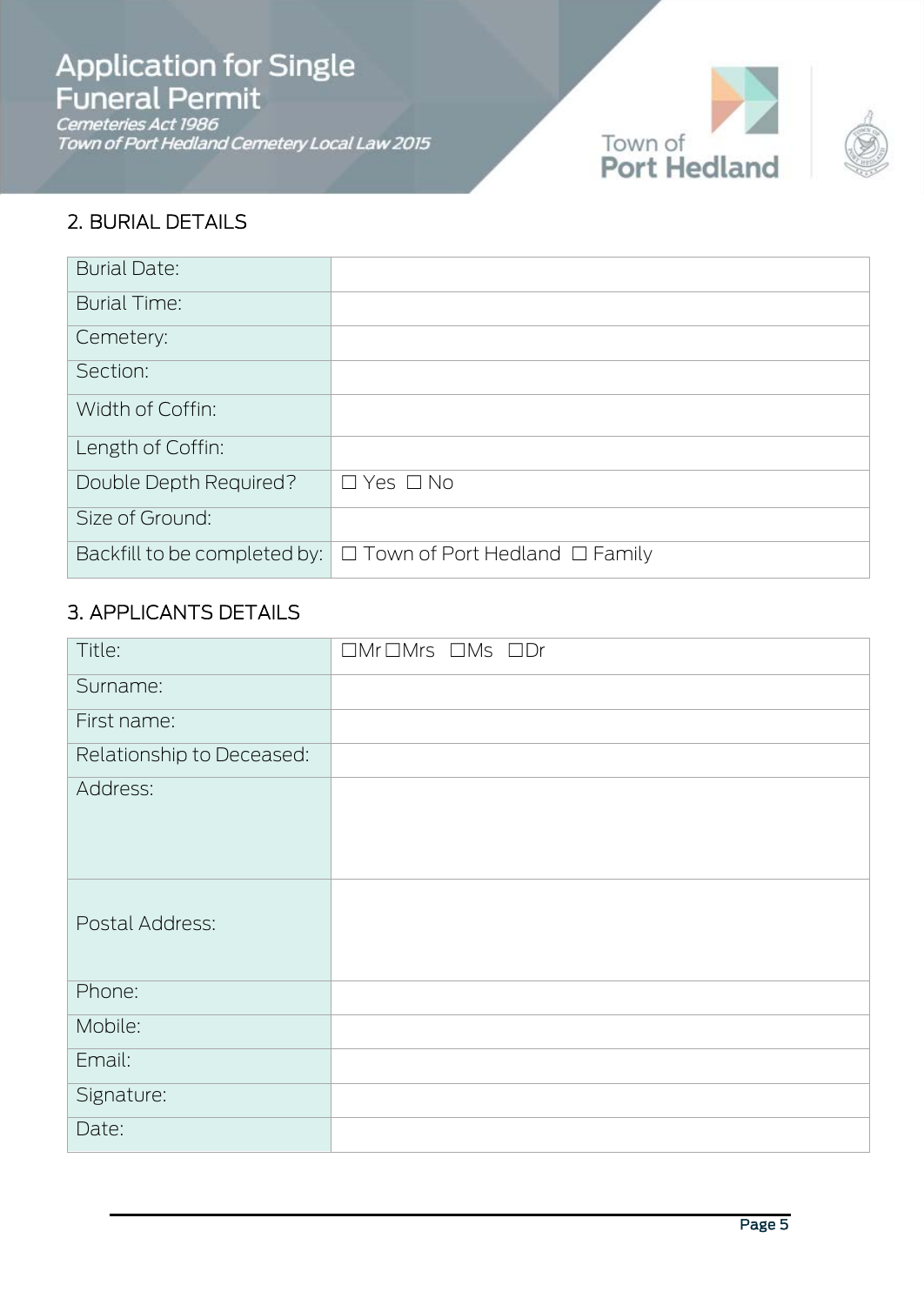Cemeteries Act 1986<br>Town of Port Hedland Cemetery Local Law 2015



### 4. GRANTEE DETAILS

| Title:                                                                               | $\Box$ Mr $\Box$ Mrs $\Box$ Ms $\Box$ Dr |  |
|--------------------------------------------------------------------------------------|------------------------------------------|--|
| Surname:                                                                             |                                          |  |
| First name:                                                                          |                                          |  |
| Address:                                                                             |                                          |  |
| Email:                                                                               |                                          |  |
| As Grantee, I hereby approve this burial to take place in the above mentioned grave. |                                          |  |
| Signature:                                                                           |                                          |  |
| Date:                                                                                |                                          |  |
| Copy of Grant of right of<br>burial is attached?                                     | $\Box$ Yes $\Box$ No                     |  |

### 5. FUNERAL DIRECTOR DETAILS *(complete if relevant)*

| Name of<br>Minister                              |                 |
|--------------------------------------------------|-----------------|
| Company officiating:                             |                 |
| Phone / Mobile:                                  |                 |
| Email:                                           |                 |
| Copy of Medical Certificate                      |                 |
| of Death or Coroner's order $\Box$ Yes $\Box$ No |                 |
| provided:                                        |                 |
| Please provide a National                        | $\Box$ Included |
| Police Certificate                               |                 |
| Please provide a character                       | $\Box$ Included |
| reference:                                       |                 |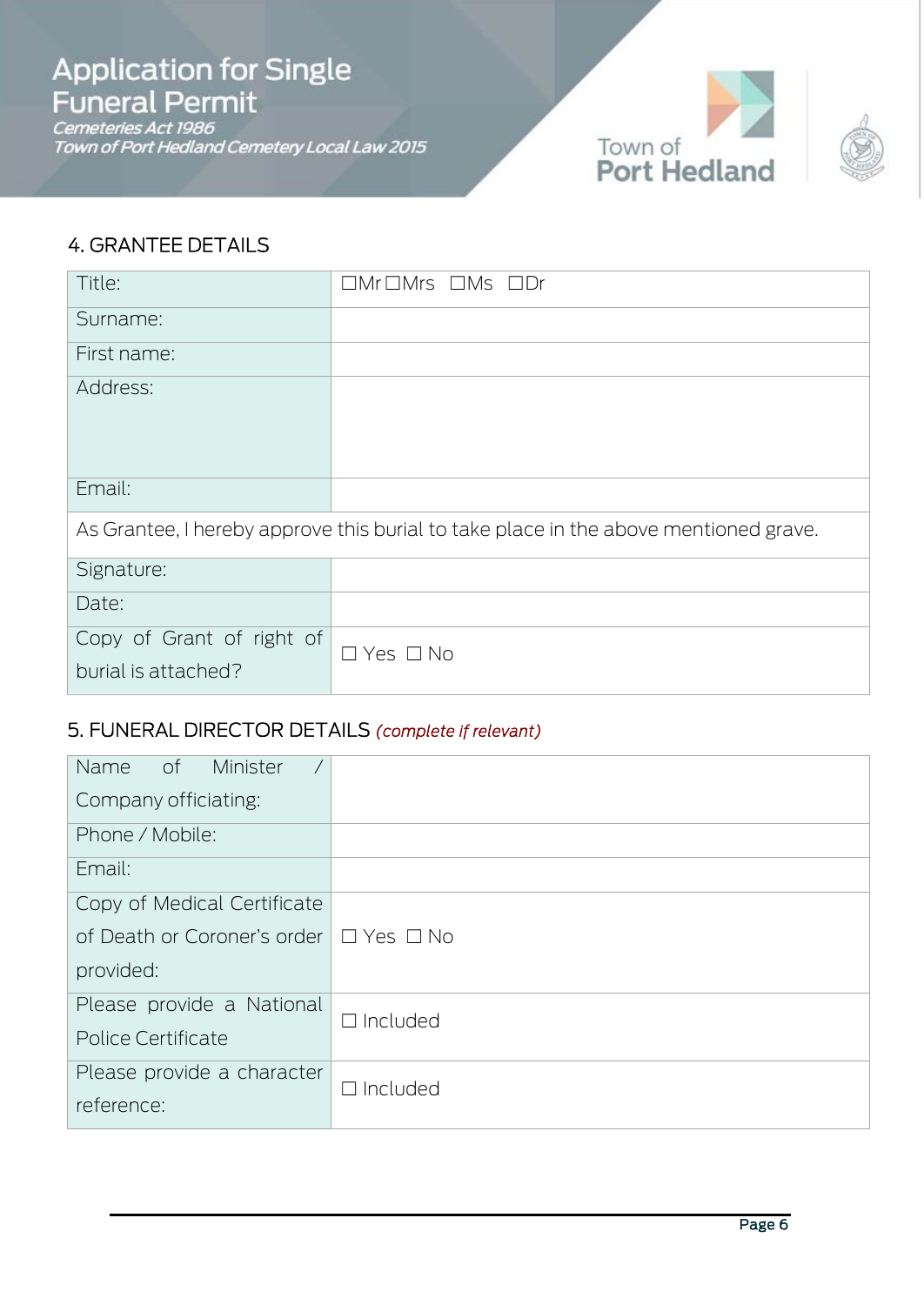# **Application for Single** Funeral Permit

Connection Community<br>Cemeteries Act 1986<br>Town of Port Hedland Cemetery Local Law 2015





| Please attach a document    |                    |
|-----------------------------|--------------------|
| describing facilities to be | $\square$ Included |
| used for refrigeration and  |                    |
| body preparation            |                    |
| Signature:                  |                    |
| Date:                       |                    |

### 6. VEHICLE DETAILS

| Make:         |  |
|---------------|--|
| Model:        |  |
| Year          |  |
| Registration: |  |

### 7. INSURANCE DETAILS

| Public Liability - Name of |  |
|----------------------------|--|
| Insurer:                   |  |
| Policy Number:             |  |
| <b>Expiry Date:</b>        |  |
| Copy Attached:             |  |
| Workers Compensation -     |  |
| Name of Insurer:           |  |
| <b>Policy Number:</b>      |  |
| <b>Policy Number:</b>      |  |
| <b>Expiry Date:</b>        |  |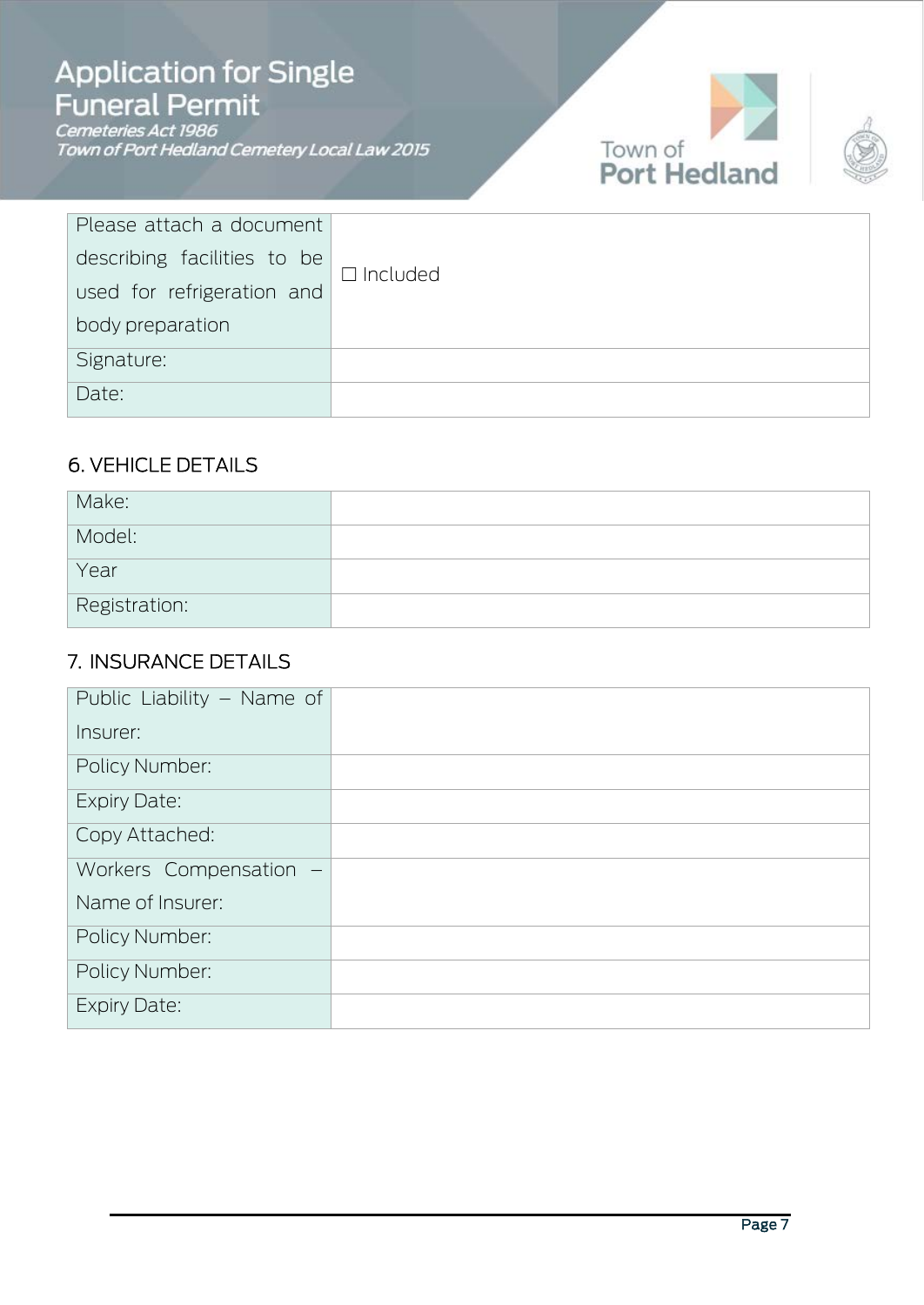Cemeteries Act 1986<br>Town of Port Hedland Cemetery Local Law 2015





### 8. APPLICATION:

I hereby make an application for a Single Funeral Permit to be issued in relation to the details above and in support of such an application I declare as follows:

- 1. I have in my possession a Medical Certificate or Coroner's Order for the deceased.
- 2. I will complete a Certificate of Identification prior to the burial of the deceased.
- 3. I have permission to re-open the grave if required.
- 4. I am the holder of the Grant of Right of Burial, or have written consent from the grantee to bury the above named deceased in the grave; and that I indemnify the Town of port Hedland from expenses or damages resulting from the exercise of such rights.
- 5. That the deceased will be enclosed in a substantial coffin bearing the name of the deceased person stamped (or otherwise indelibly inscribed) in legible characters on a metal plate affixed to the coffins lid. A lead strip placed under the name plate mentioned above which also bears the surname of the deceased
- 6. That the vehicle used to transport the body and coffin within the cemetery is suitable for the task.
- 7. In the event of a permit being issued, I will comply with the Cemetery local Laws of the Town of Port Hedland.
- 8. I agree to maintain Public liability cover and Workers Compensation Insurance cover (where applicable) as a condition of my permit; and, I have submitted within this application copies of my Insurance details.

| Full Name and Capacity of Person Completing this Application: |  |  |
|---------------------------------------------------------------|--|--|
| Full Name (Print):                                            |  |  |
| Applicant signature:                                          |  |  |
| Date (DD/MM/YY):                                              |  |  |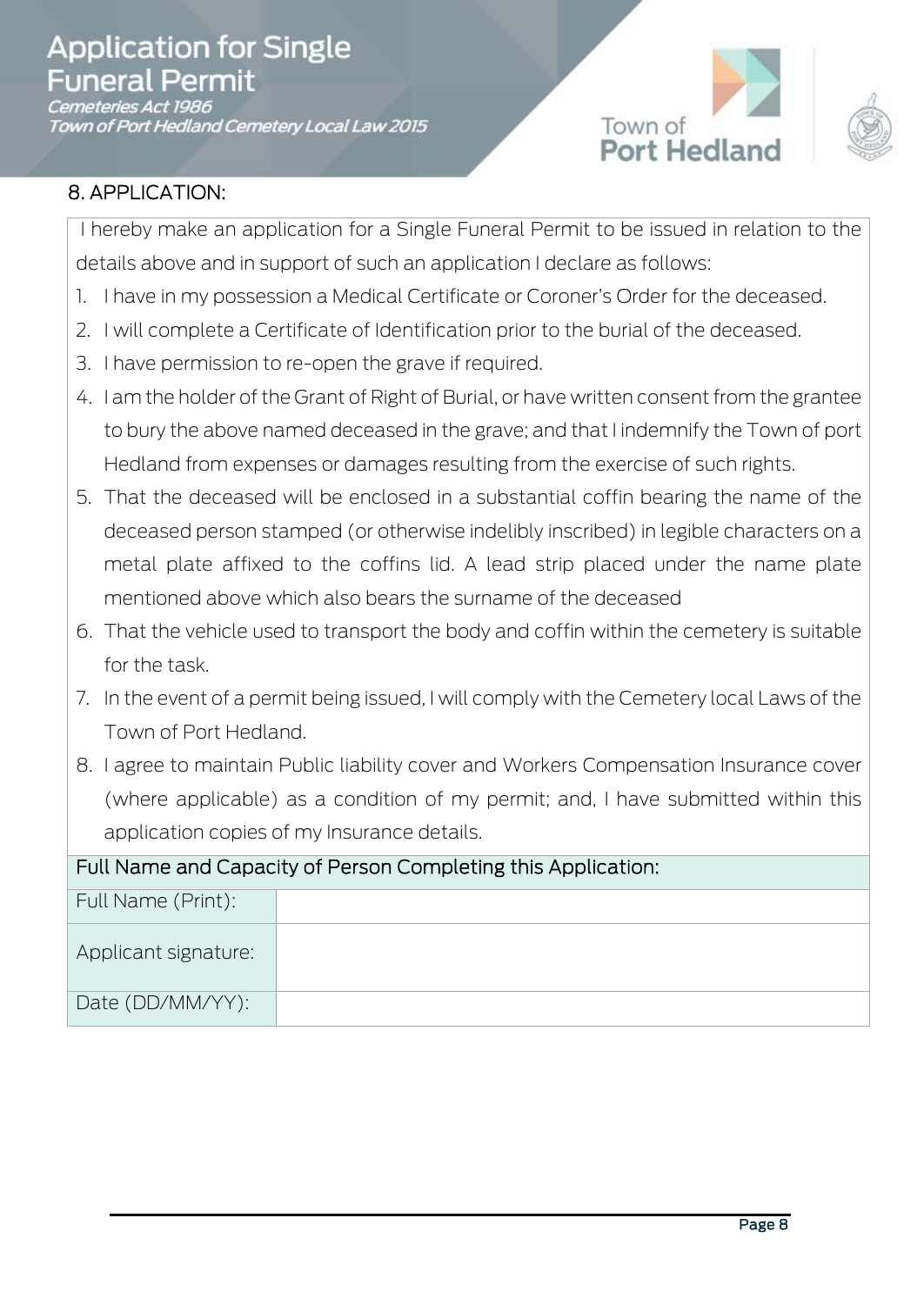# **Application for Single<br>Funeral Permit**

Cemeteries Act 1986<br>Town of Port Hedland Cemetery Local Law 2015



### 9. OFFICE USE ONLY.

| Received on:              | Referred to CEO:                 |                      |
|---------------------------|----------------------------------|----------------------|
| Approved on:              | Licence Issued on:               |                      |
| Licence Fee Paid on:      | <b>Receipt Number:</b>           |                      |
| <b>Synergy Reference:</b> | <b>Cemetery Maps</b><br>updated: | $\Box$ Yes $\Box$ No |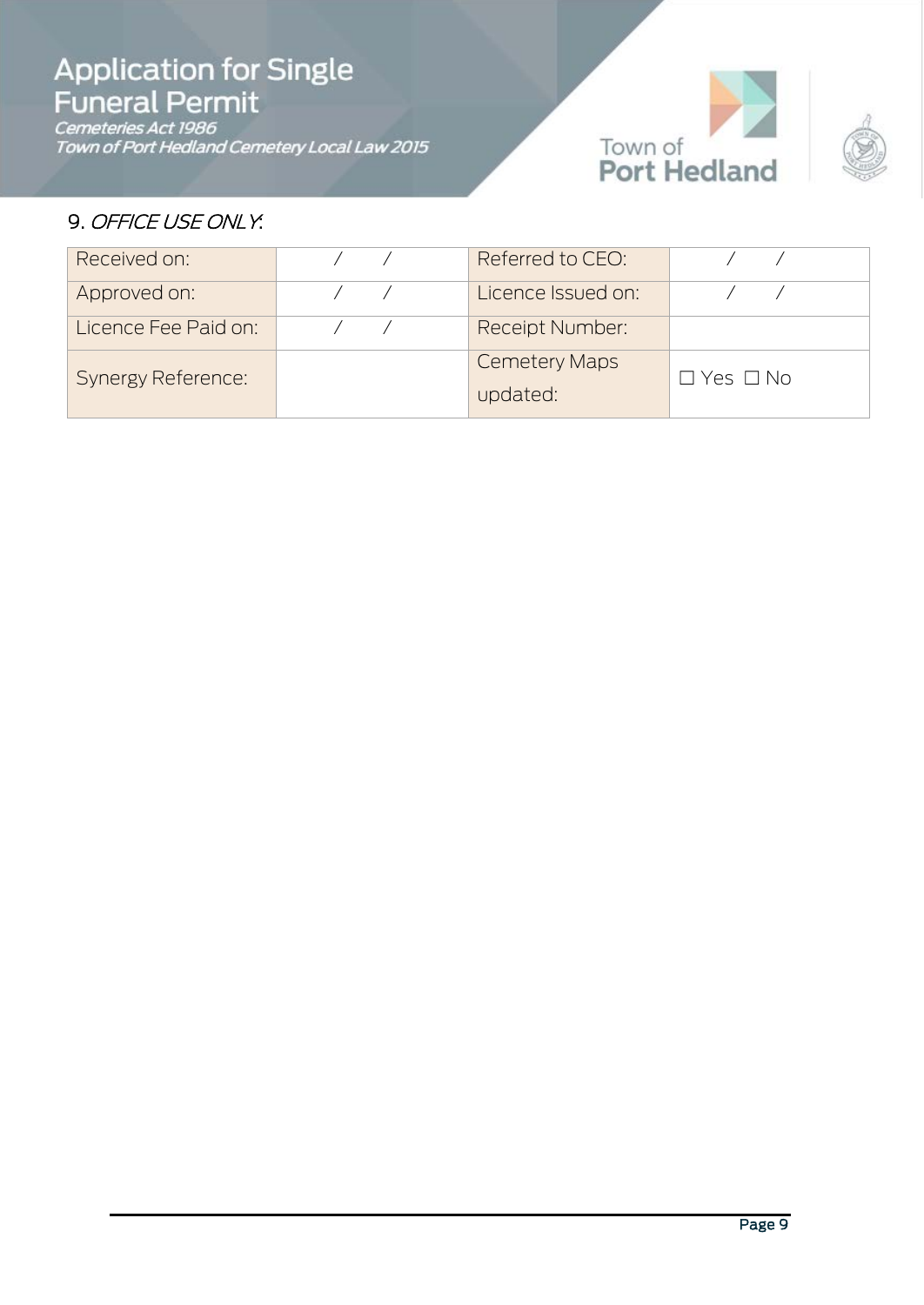### Western Australia

### *Oaths, Affidavits and Statutory Declarations Act 2005*

### **Statutory Declaration**

|            | {name of person making declaration)               |
|------------|---------------------------------------------------|
| Οt         | {address of person making declaration}            |
| occupation | $\{$ occupation of person making declaration $\}$ |

sincerely declare that I have met the standard requirements of Town of Port Hedland *Policy 13/012* Funeral Directors – Issuing of an Annual Funeral Director's Licence and Single Funeral Permits as part of my application for an annual funeral directors licence:

| <b>Standard requirements</b>                           | Confirmation | Evidence |
|--------------------------------------------------------|--------------|----------|
|                                                        |              | attached |
| Three (3) character or professional references         |              |          |
| <b>Current National Police Certificate</b>             |              |          |
| Well-presented dignified hearse or other vehicle       |              |          |
| presented as a hearse with efficiently operating       |              |          |
| roller device and coffin clamping facility             |              |          |
| Transfer vehicle suitable for the proper and dignified |              |          |
| transportation of human remains                        |              |          |
| Dignified viewing area                                 |              |          |
| Appropriate office space                               |              |          |
| hygienic facilities and equipment<br>Access<br>to      |              |          |
| appropriate for the proper care and treatment of       |              |          |
| human remains, as follows:                             |              |          |
| Refrigerated body storage facilities<br>$\bullet$      |              |          |
| Hot and cold running water<br>$\bullet$                |              |          |
| Easily cleansed surfaces<br>$\bullet$                  |              |          |
| Ventilation<br>$\bullet$                               |              |          |
| Waste disposal<br>$\bullet$                            |              |          |
| • Lighting                                             |              |          |
| Basic mortuary equipment                               |              |          |
| Safe and dignified handling written procedures         |              |          |
| Certification by public health authority that all      |              |          |
| facilities, premises and equipment conform to public   |              |          |
| health authority requirements                          |              |          |
| Audited set of current financial accounts              |              |          |
| Statement of compliance with<br>Metropolitan           |              |          |
| Cemeteries Board of WA Code of Conduct                 |              |          |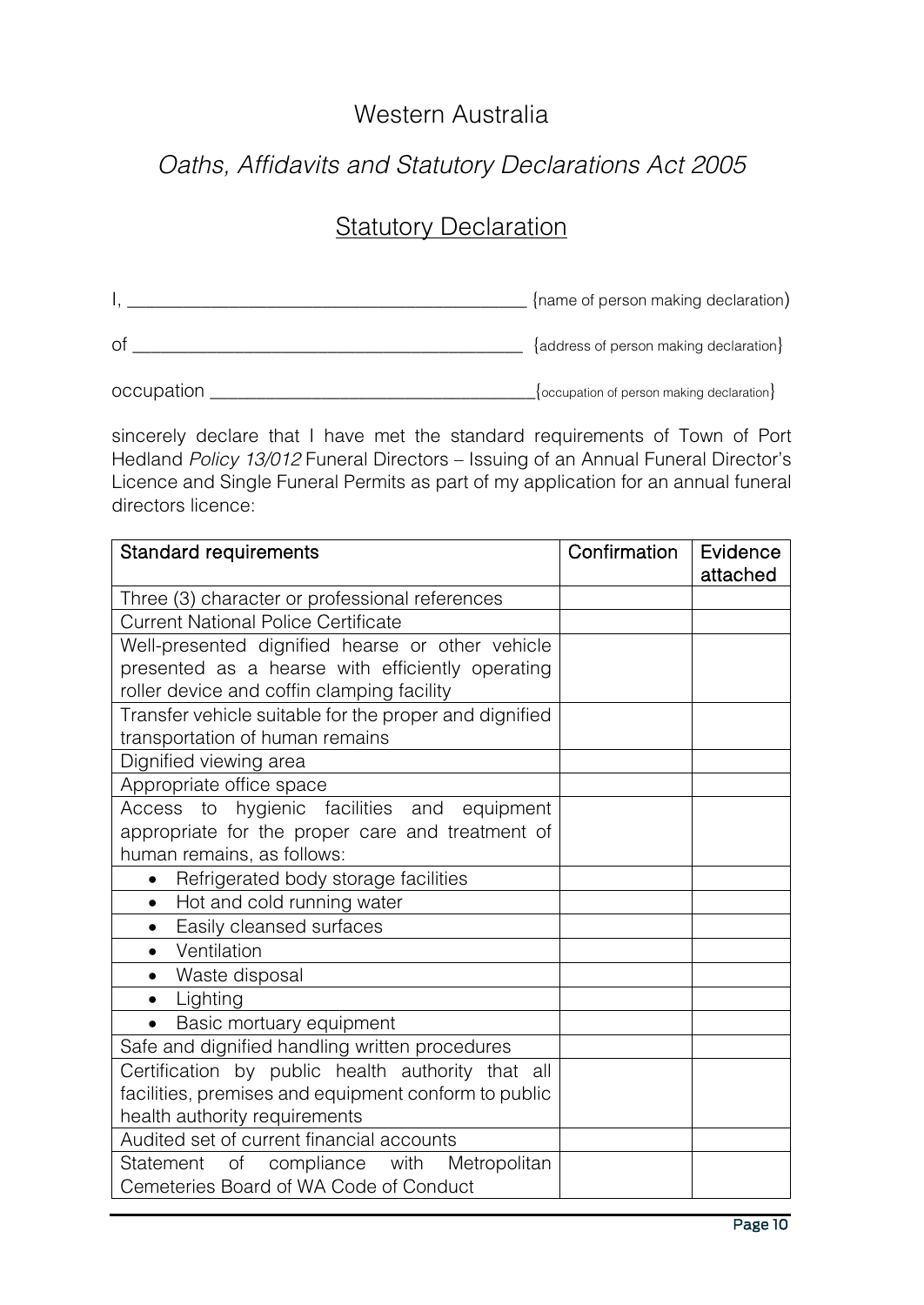This declaration is true and I know that it is an offence to make a declaration knowing that it is false in a material particular.

This declaration is made under the *Oaths, Affidavits and Statutory Declarations Act 2005*.

|                    | {Signature of person making the declaration} |  |
|--------------------|----------------------------------------------|--|
| In the presence of |                                              |  |
|                    | $\Box$ {Signature of authorised witness}     |  |
|                    | $\Box$ {Name of authorised witness}          |  |
|                    |                                              |  |
|                    | $\Box$ {Qualification as such a witness}     |  |